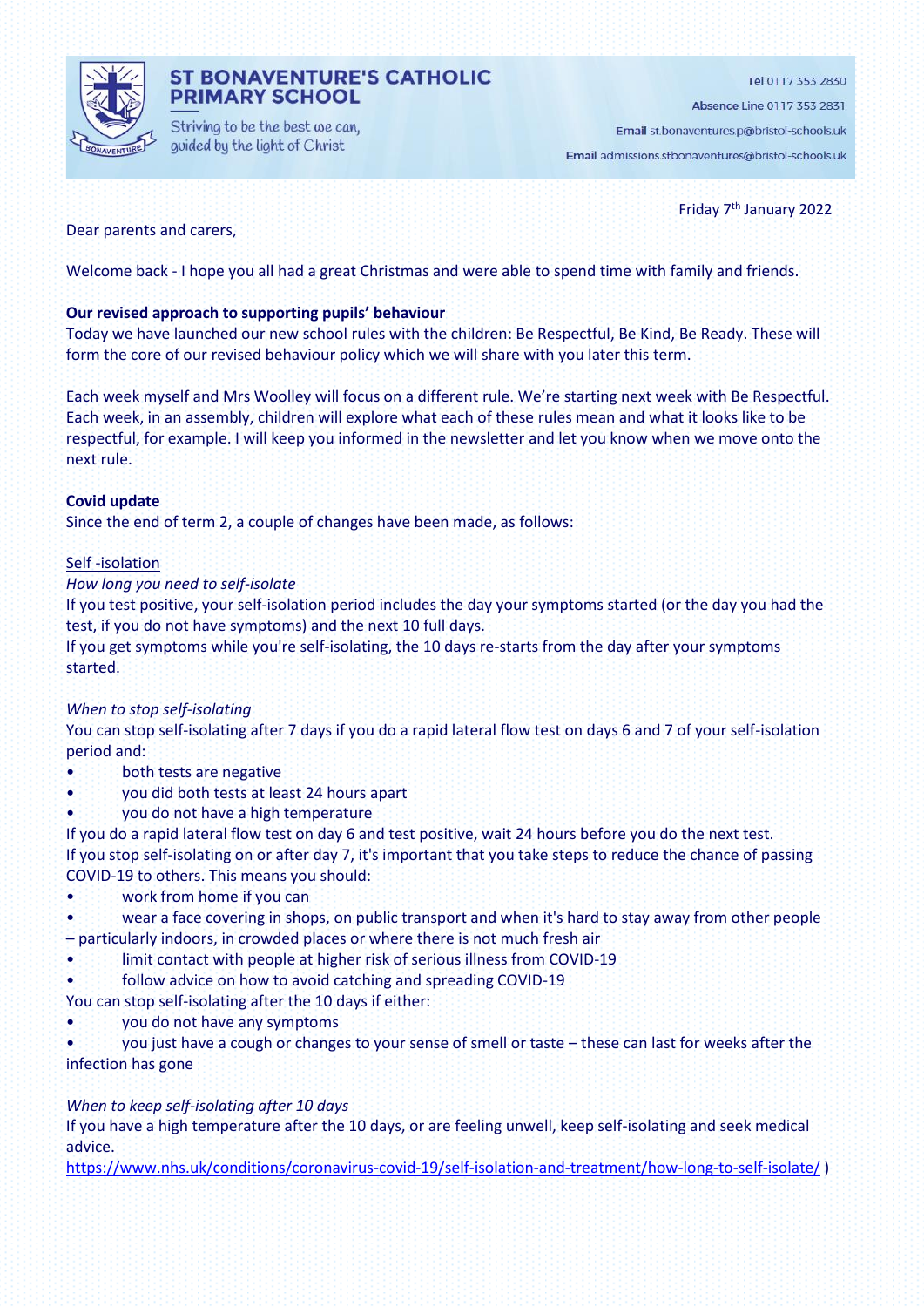## *PCR testing*

UKHSA has announced updated guidance on PCR testing for those without symptoms which will come into effect from 11th January. Under the new guidance, anyone in England who receives a positive lateral flow device (LFD) test result should report their result on gov.uk and must self-isolate immediately, but will not need to take a follow-up PCR test.

After reporting a positive LFD test result, they will be contacted by NHS Test and Trace so that their contacts can be traced.

Anyone who tests positive will be able to leave self-isolation seven days after the date of their initial positive test if they receive two negative lateral flow test results, 24 hours apart, on days six and seven. [https://www.gov.uk/government/news/confirmatory-pcr-tests-to-be-temporarily-suspended-for-positive](https://www.gov.uk/government/news/confirmatory-pcr-tests-to-be-temporarily-suspended-for-positive-lateral-flow-test-results)[lateral-flow-test-results](https://www.gov.uk/government/news/confirmatory-pcr-tests-to-be-temporarily-suspended-for-positive-lateral-flow-test-results)

#### **SMSA vacancy**

We are still looking for a school meals supervisory assistant – please see the details below.

#### **Curriculum information evening**

Previously we have advertised a parent curriculum information evening to take place on the afternoon and evening of Thursday 20th January. This will now move to term 4. The date will be confirmed over the coming weeks.

Best,

mis, Rattantire

Sarah Ballantine Headteacher

## **Events week commencing: Monday 10th January 2022 (MENU week 3)**

Mon 10<sup>th</sup> January: A quiet week in school!

## **Message from Mgr Bernard at St Bon's church**

#### Dear parents and carers,

I need your help please. As I'm sure you're aware, every year the children in Year 3 have a special course to prepare them to make their First Holy Communion. We are hoping to start this in February after half term. I need a group of adults (male and female) to help with this programme. Ideally what I need is about six or more people, with one or two being prepared to take the main lead. This number of people means that you shouldn't need to be there for every session and given the busy lives that you have, this can often make it a lot easier for people to volunteer.

The course has three books – one for the child, one for the parents (so they can follow and help their children) and finally one for the team leaders (to show them what they need to do).

The course will run on a Saturday (whether this is morning or afternoon will depend on what the volunteers decide.)

Please email me if you can help or want more information at **bernard**.massey@cliftondiocese.com

Thank you in advance, Mgr Bernard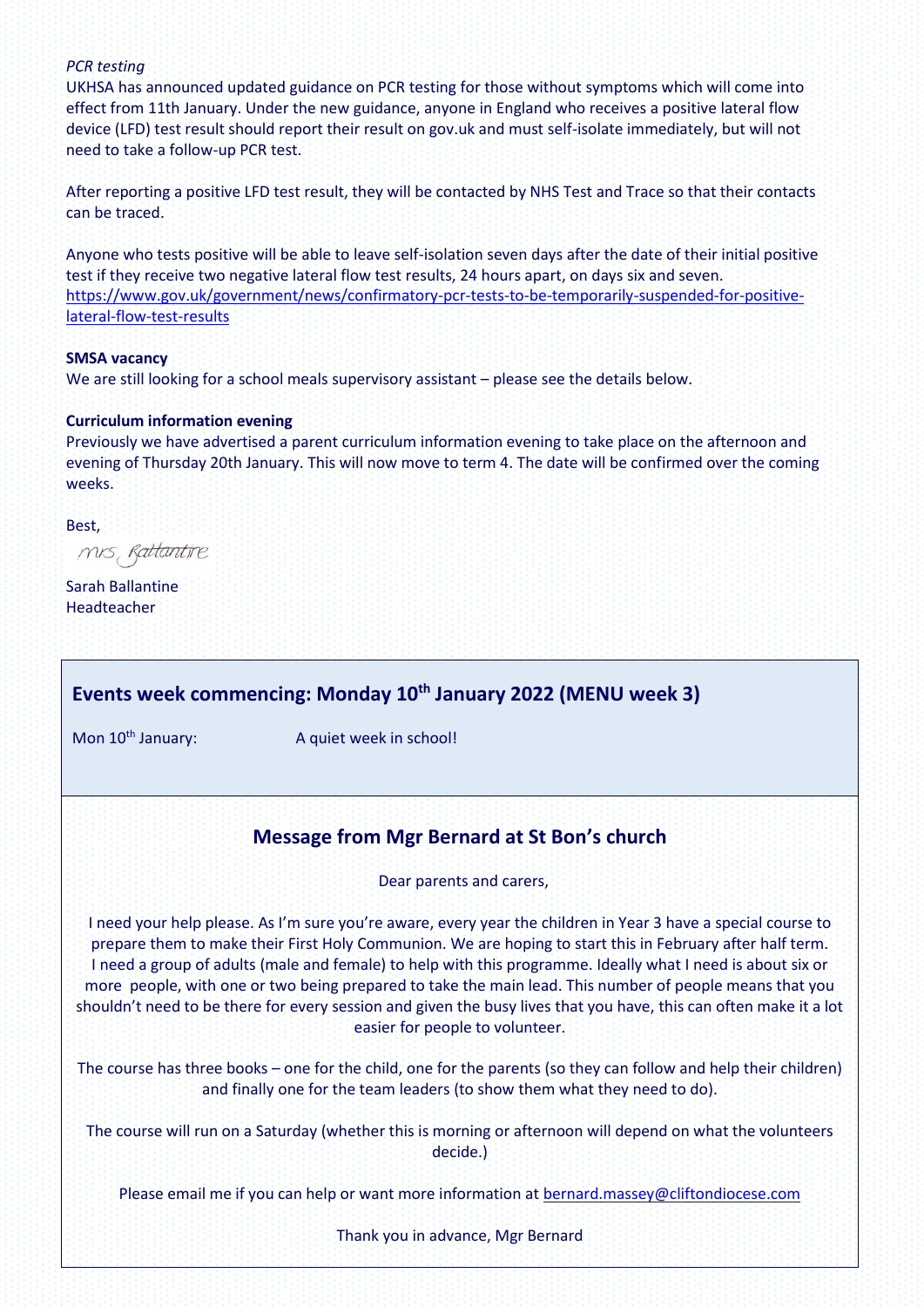# **Reception 2022 – applications for siblings**

If you have a child currently at St Bon's and you would like their sibling to join us next September (turning four between 1st September 2021 and 31st August 2022) you will need to apply on the Bristol City Council website by midnight on the 15<sup>th</sup> January. You do not automatically get a place without applying even if you have a child here already.

If your child is baptised Catholic, please also provide us with a copy of their baptism certificate before 15<sup>th</sup> January.

## **Packed lunch contents**

Just a polite reminder that carbonated drinks should not be included as part of a packed lunch – this is in line with our healthy school approach.

# **Vacancy for Breakfast Club worker**

We are looking to recruit a new member of the Breakfast Club team 5 mornings a week between 7.45am and 8.45am. Please contact the school office if you are interested in finding out more.

# **Vacancy for School Meals Supervisory Assistant (SMSA)**

We are looking to recruit an SMSA to work every lunchtime (12.15pm to 1.15pm). This involves supervising the children in the school hall and on the playground as part of a team of SMSAs. Please contact the school office if you are interested in finding out more.

## **North Bristol Foodbank**

North Bristol Food Bank can be reached on 0117 979 1399.

For areas covered see here[: https://northbristol.foodbank.org.uk/locations/](https://northbristol.foodbank.org.uk/locations/)

Up to date information for these outlets is available here -<https://northbristol.foodbank.org.uk/get-help/>



If you are struggling to access these services and would like help, please contact the school office.